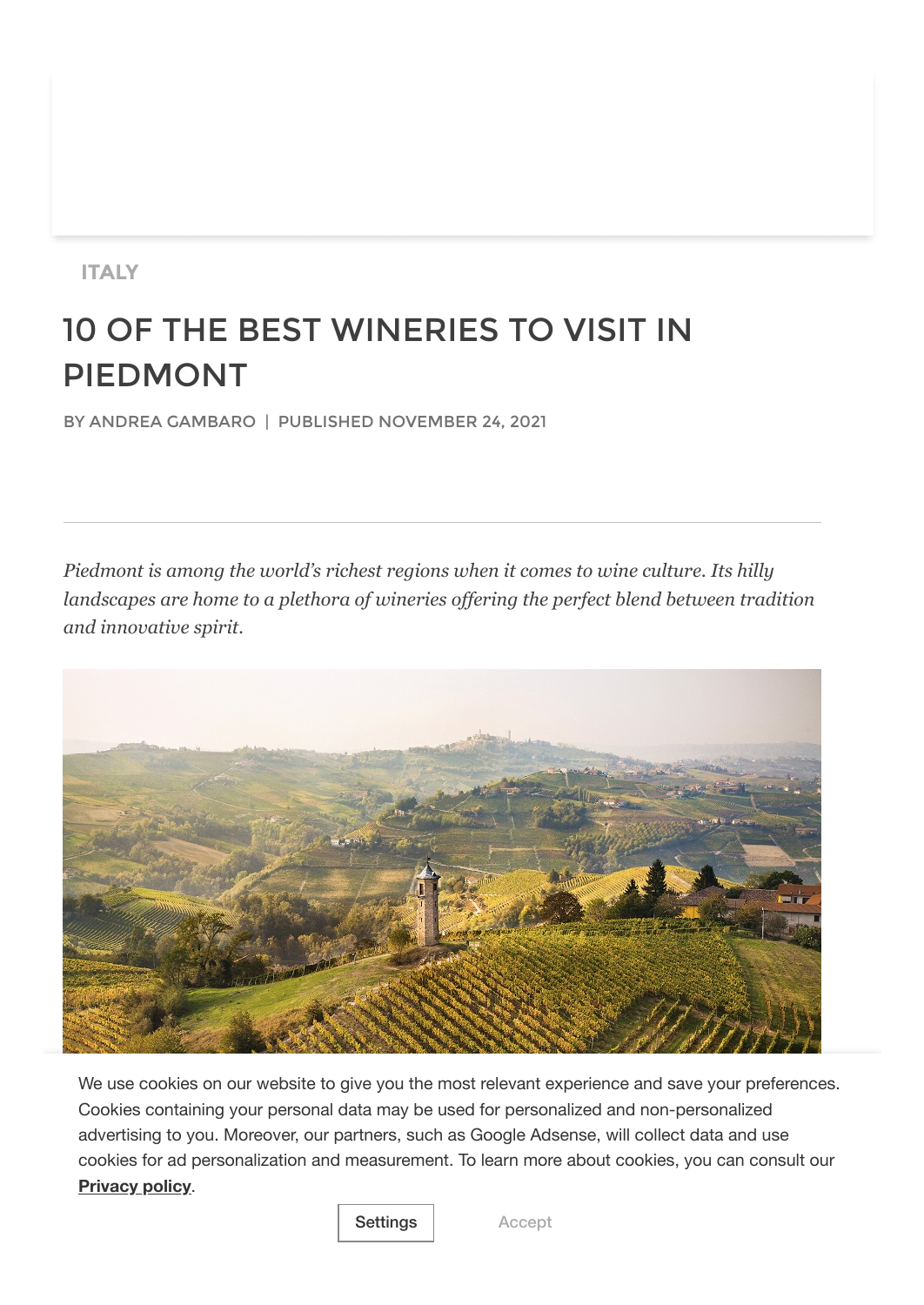Piedmont's wine culture is famous for its noble reds, but on closer inspection, what it really thrives on is avant-gardism and variety. Five of its wine-growing subregions have been granted UNESCO World Heritage status, thanks to age-old traditions which celebrate the relationship between human labour and the surrounding land. Among them, the Langhe area stands out for its Nebbiolo-covered landscapes punctuated by castles and hilltop villages – the place to go for a Barolo experience. But compelling winery tours are available all across the region, unlocking many other excellent products such as Barbaresco, Barbera, Gavi and Moscato.

# **La Raia**

Wine goes hand in hand with biodynamic agriculture at La Raia, a young and innovative project in the heart of the Gavi region. The tour starts in the 48-hectare vineyards and then moves on to the cellar, where technology blends with local traditions. As an example of the latter, the stunning *pisé* (rammed earth) facade won't go unnoticed. A contemporary art path curated by the in-house foundation is part of the experience, as well as the Locanda guesthouse, which comprises rooms, a restaurant and a spa. Gavi is the flagship wine here, while those keener on reds can opt for a joint tour with the sister winery Tenuta Cucco.

*Str. di Monterotondo, 79, 15067 Novi Ligure AL / [Visit website](https://www.la-raia.it/en)*



**[Privacy](https://www.travelmag.com/privacy-policy/) policy.** We use cookies on our website to give you the most relevant experience and save your preferences. Cookies containing your personal data may be used for personalized and non-personalized advertising to you. Moreover, our partners, such as Google Adsense, will collect data and use cookies for ad personalization and measurement. To learn more about cookies, you can consult our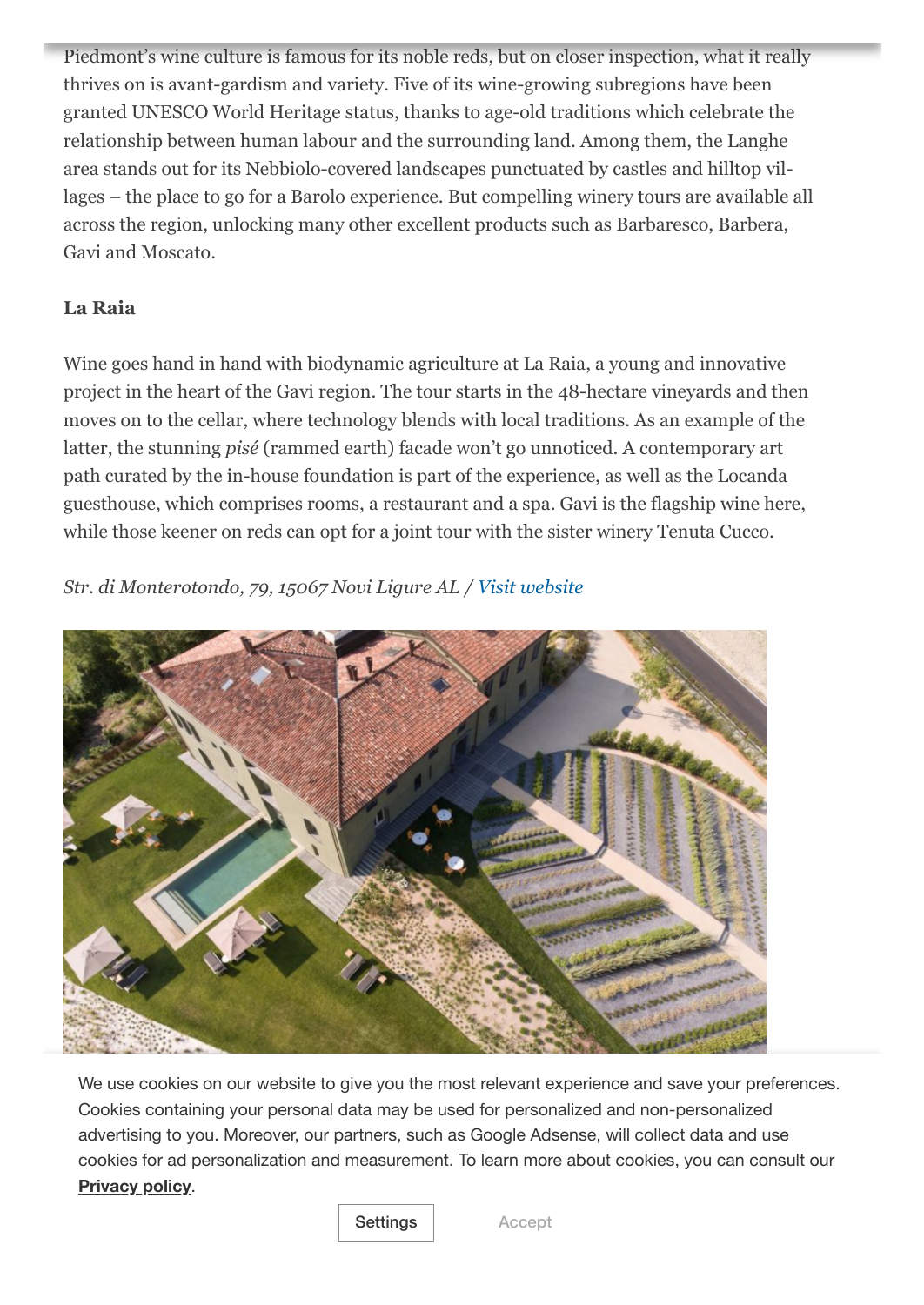Near the castle of Barolo, this family-run winery takes visitors to the very roots of Piedmont's most prestigious red. The historic cellars belonged to the local marquisate until it disbanded in the mid 1800's, and was acquired in 1929 by Barolo pioneer Pietro Abbona, along with his siblings Ernesto, Marina and Celestina. The sixth Abbona generation is today at the helm of the company, which has evolved to include a restaurant, a wine shop and a tasting room. The most ancient barrels in the cellars will catch the eye of history enthusiasts, while the private collection of bottles dating as far back as the 19th century is equally impressive.

*Via Roma, 1, 12060 Barolo CN*

We use cookies on our website to give you the most relevant experience and save your preferences. **Elvidson**<br>
advertising to you. Moreover, our partners, such as Google Adsense, will collect data and use **Privacy policy**. Cookies containing your personal data may be used for personalized and non-personalized cookies for ad personalization and measurement. To learn more about cookies, you can consult our

#### of November  $\overline{\phantom{a}}$  found took his first steps as a winemaker to supply the family res-Settings | Accept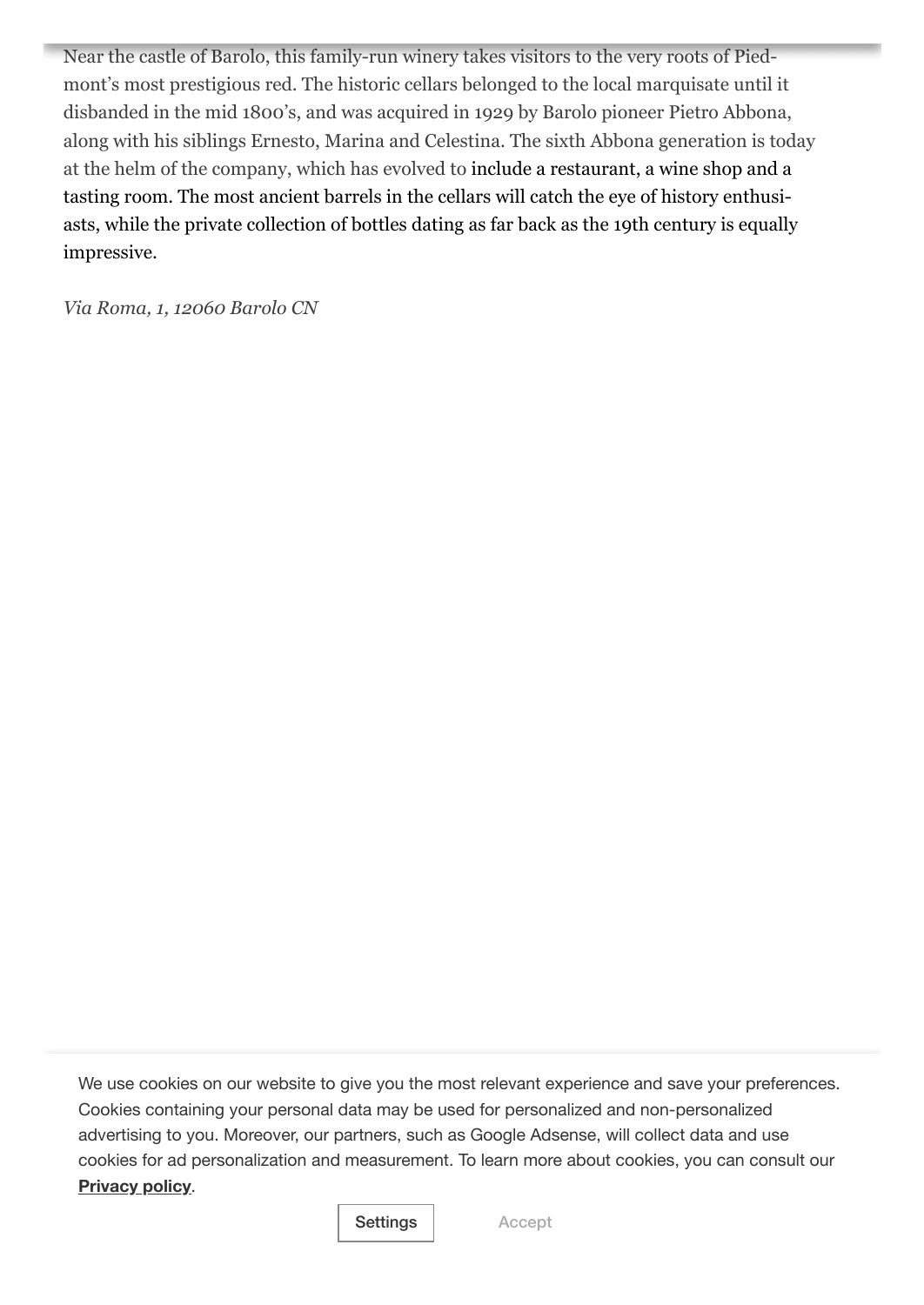mental vein coupled with traditional practices has been defining the winery over the decades, making it a reference point in this part of Langhe. The wine range includes four varieties of Barolo as well as other reds such as Barbaresco, Barbera and Dolcetto. Two tour options are available, one of which focuses exclusively on the Barolo range.

*Località Ravera, 2, 12060 Novello CN*

Rows of barrels in Elvio Cogno's cellar (Photo: courtesy of Elvio Cogno)

# **Cantina dei Produttori Nebbiolo di Carema**

Lending its name to a Nebbiolo wine once popular with popes and royals, the village of We use cookies on our website to give you the most relevant experience and save your preferences.<br>Contribution in the most relationship of the most relationship of the most relationship of the most relationsh advertising to you. Moreover, our partners, such as Google Adsense, will collect data and use cookies for ad personalization and measurement. To learn more about cookies, you can consult our **c[enturies-old gr](https://www.travelmag.com/privacy-policy/)owing culture. Around a hundred producers are today members, and their producers are today members, and their producers are today members, and their producers are today members, and their producers are to** Cookies containing your personal data may be used for personalized and non-personalized

#### communal cellar is open to visits by appointment. Carema and Carema Riserva are the wines to look out for in a tasting session. Settings | Accept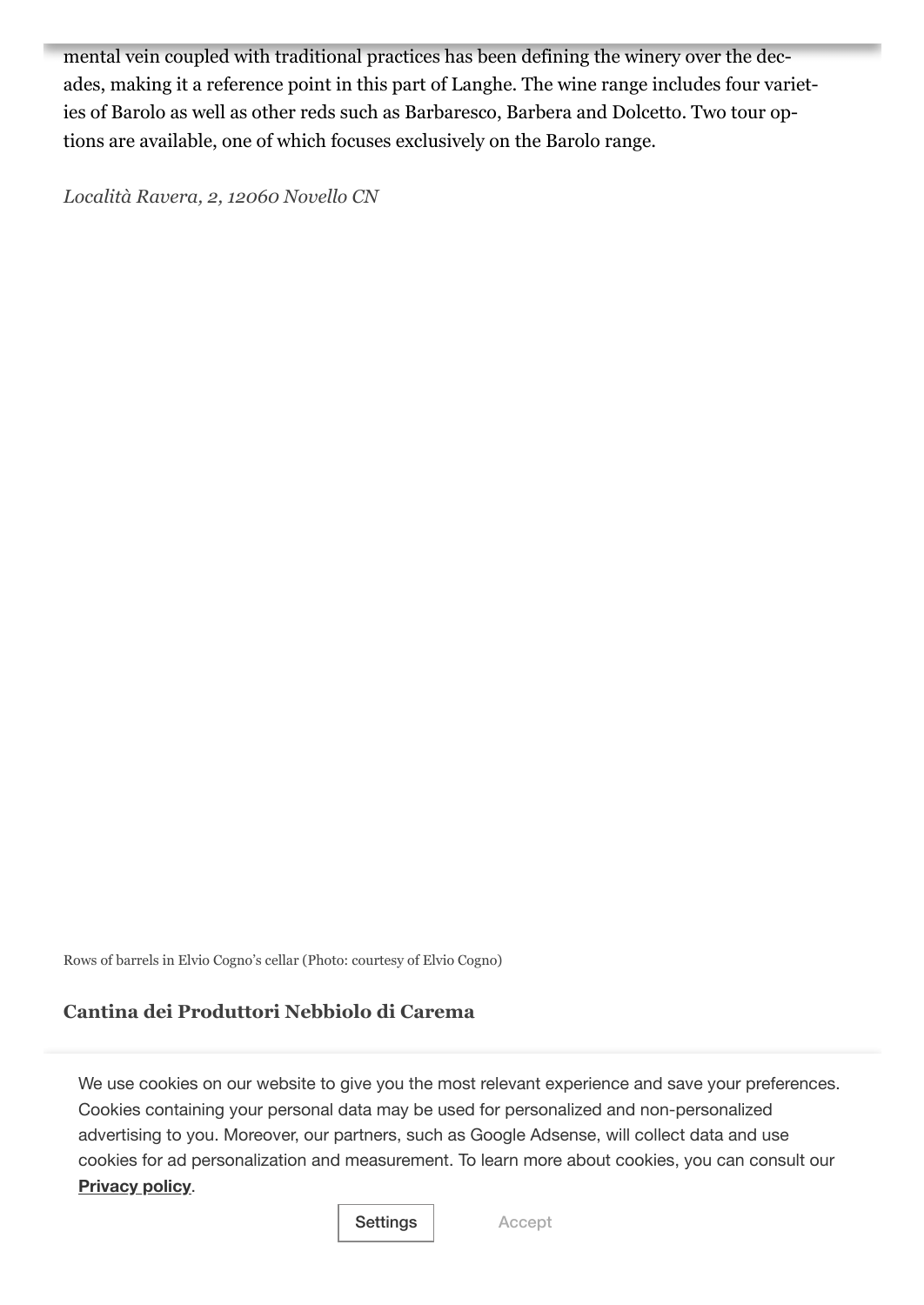Carema and its terraced vineyards (Photo: courtesy of Cantina dei Produttori Nebbiolo di Carema)

# **Travaglini**

Travaglini has long been established as a leading winery in Gattinara, a small town in northern Piedmont. The volcanic origin of this region's soil lends unique features to its Nebbiolo wines – an elegant blend of mineral, sapid and sour notes. Over the course of five generations, the Travaglini have honed a non-invasive approach to winemaking, paired with a keen propensity for research and innovation. The latter is best represented by the signature

'crooked bottle', originally designed in 1958. Visitors can choose from wine experiences that the experiences almost feel tailor-made, with five different options available. Cookies containing your personal data may be used for personalized and non-personalized *Via delle Vigne, 36, 13045 Gattinara VC* cookies for ad personalization and measurement. To learn more about cookies, you can consult our We use cookies on our website to give you the most relevant experience and save your preferences. advertising to you. Moreover, our partners, such as Google Adsense, will collect data and use **[Privacy](https://www.travelmag.com/privacy-policy/) policy**.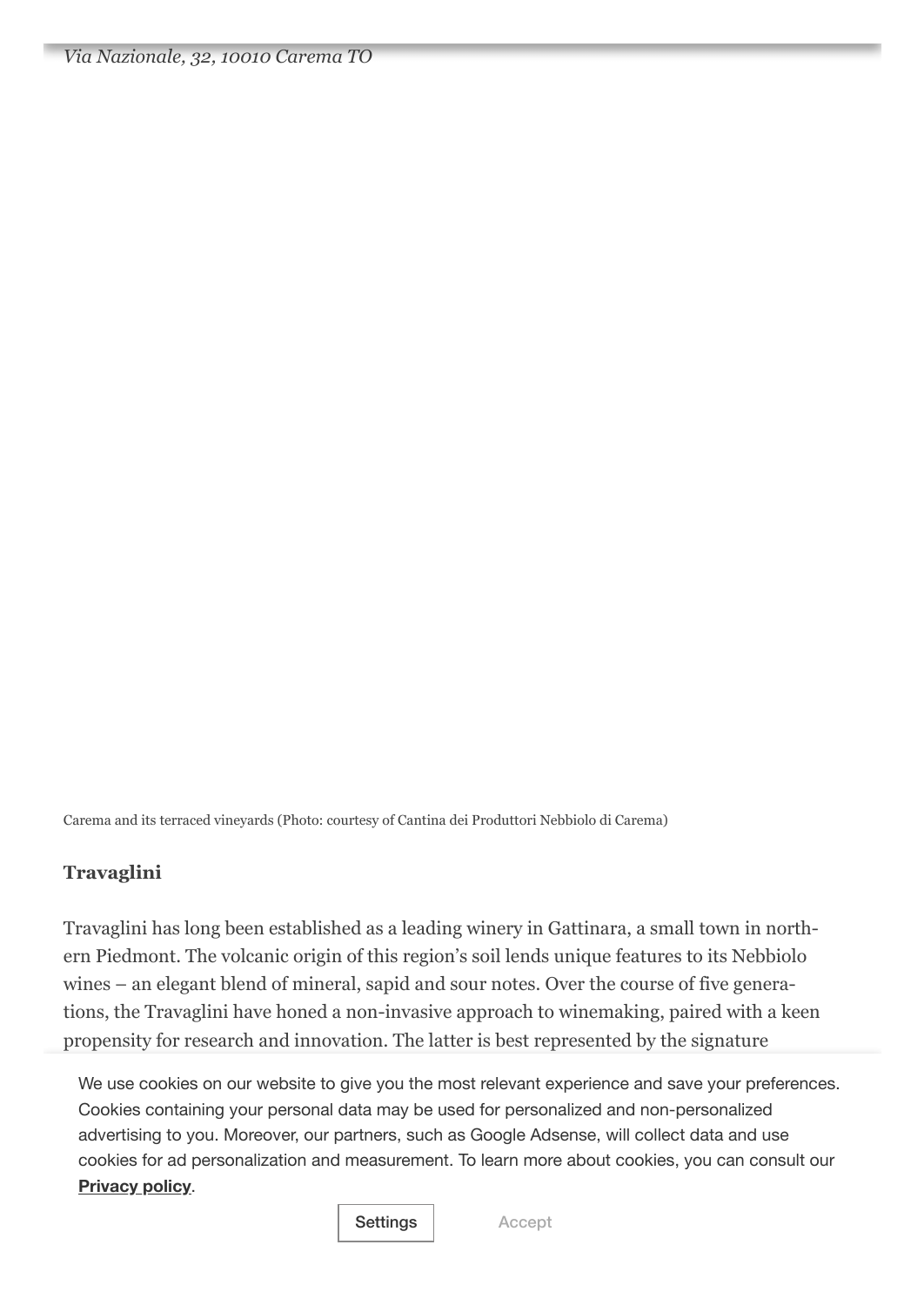Travaglini's signature crooked bottle (Photo: courtesy of Travaglini Gattinara)

## **Ceretto**

Going back nearly a hundred years, Ceretto comprises historic vineyards and cellars scattered across the Langhe region. Nebbiolo, Barbaresco and Barolo feature prominently in the wine list, which guests can explore through a range of tasting options. The project also includes a three-Michelin-starred restaurant, as well as a fine patisserie workshop offering a hands-on experience revolving around the much-celebrated local hazelnut. Contemporary art and visionary architecture create a link between the tradition of the surrounding land and its future, with highlights including the 'Cube' vantage point and the colourful 'Chapel

of Barolo'. advertising to you. Moreover, our partners, such as Google Adsense, will collect data and use We use cookies on our website to give you the most relevant experience and save your preferences. Cookies containing your personal data may be used for personalized and non-personalized cookies for ad personalization and measurement. To learn more about cookies, you can consult our **[Privacy](https://www.travelmag.com/privacy-policy/) policy**.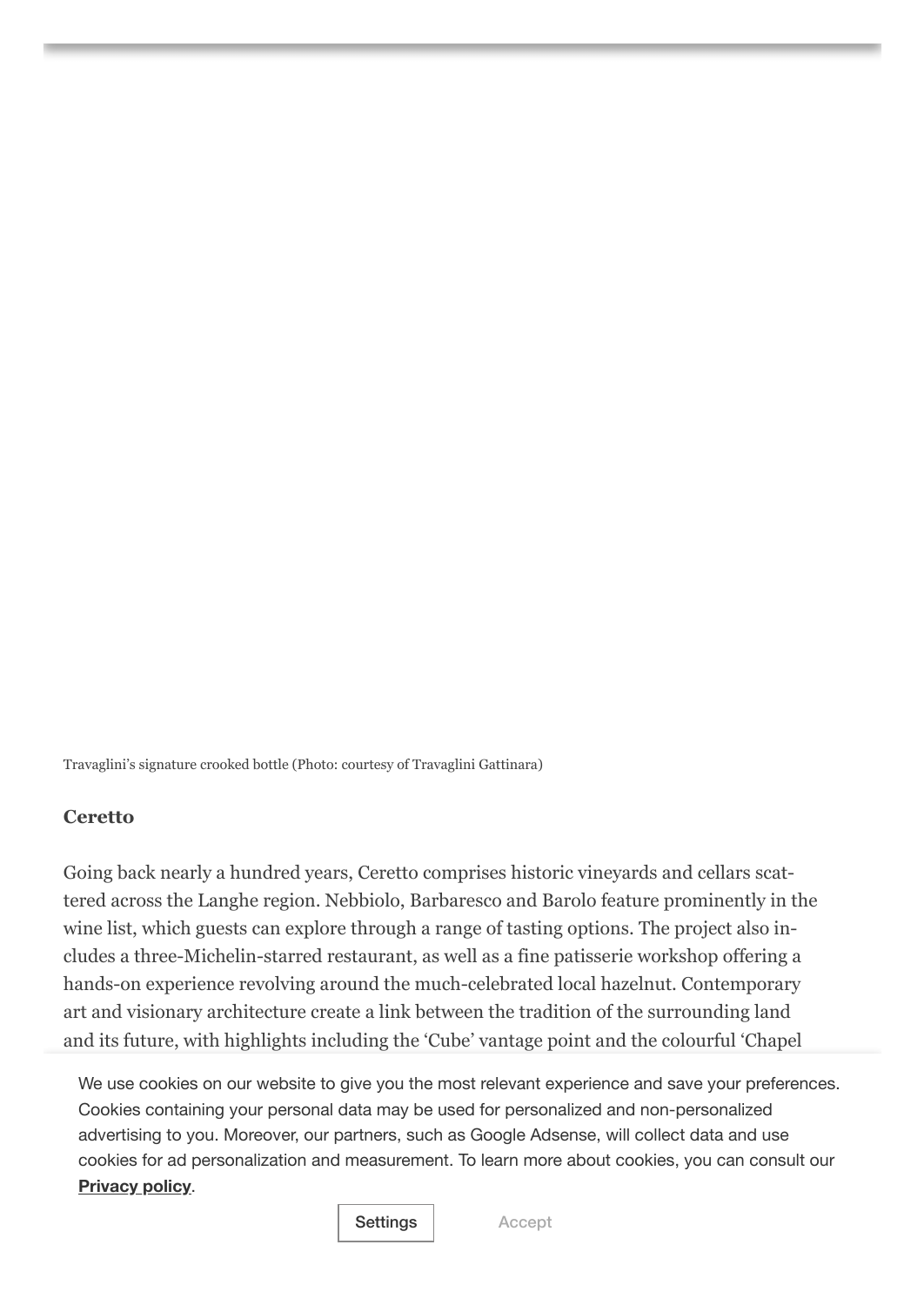'The Grape', at Monsordo Bernardina Estate (Photo: Marco Varoli, courtesy of Ceretto)

# **Massolino**

In Serralunga d'Alba – one of the eleven localities certified to produce Barolo – the Massolino have been in the wine trade for over a hundred years. The current fourth generation boasts a recently-renovated cellar as well as 23 hectares of vineyards, looked over by a stunning panoramic terrace. The atmosphere they offer to visitors is as homely as it gets, with tasting sessions taking place in the sitting room of the old family house. After having sipped through the Massolino range of red and white wines, don't miss the chance to visit the charming town of Serralunga and its 14th-century castle, a surprising nod to French Gothic

architecture. advertising to you. Moreover, our partners, such as Google Adsense, will collect data and use We use cookies on our website to give you the most relevant experience and save your preferences. Cookies containing your personal data may be used for personalized and non-personalized cookies for ad personalization and measurement. To learn more about cookies, you can consult our **[Privacy](https://www.travelmag.com/privacy-policy/) policy**.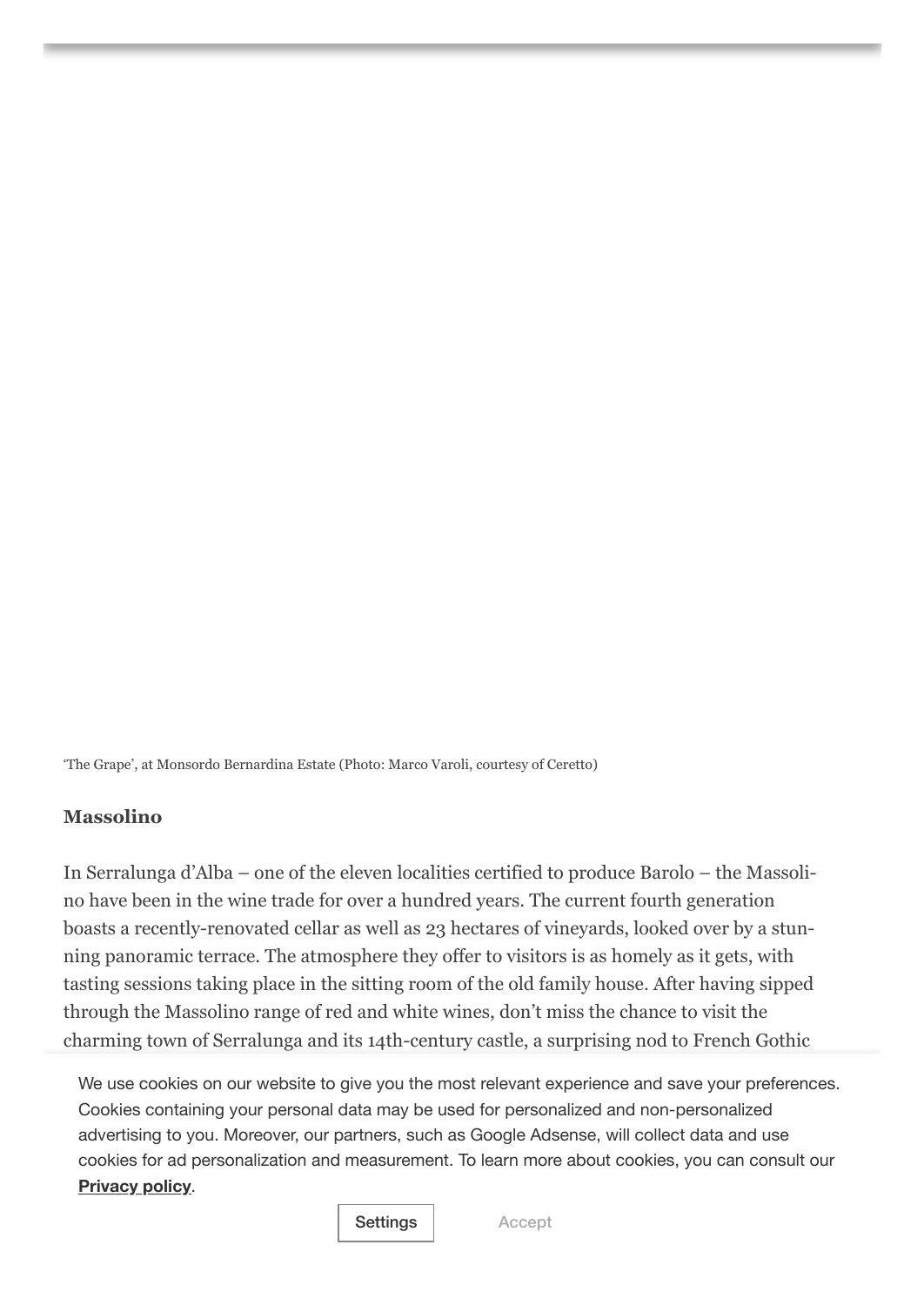Massolino's new cellar (Photo: courtesy of Massolino)

# **Michele Chiarlo**

Over the years, Michele Chiarlo has cherry-picked vineyards across Langhe, Monferrato and Gavi. Tenuta La Court is perhaps the most representative of its estates, telling the story of a long-standing commitment to ennobling the Barbera variety. This was rewarded in 2014 with the achievement of DOCG certification for the Nizza label, which today features as one of the flagship reds in Chiarli's extensive range. Tours and tastings include classic, premium and custom options, while a picnic experience is also available. Visitors can download a free audio guide to explore the rich collection of pop art installations scattered among the

vineyards. advertising to you. Moreover, our partners, such as Google Adsense, will collect data and use *V[ia Cocito, 30, 1](https://www.travelmag.com/privacy-policy/)4040 Castelnuovo Calcea AT* (Tenuta La Court) **Privacy policy**. We use cookies on our website to give you the most relevant experience and save your preferences. Cookies containing your personal data may be used for personalized and non-personalized cookies for ad personalization and measurement. To learn more about cookies, you can consult our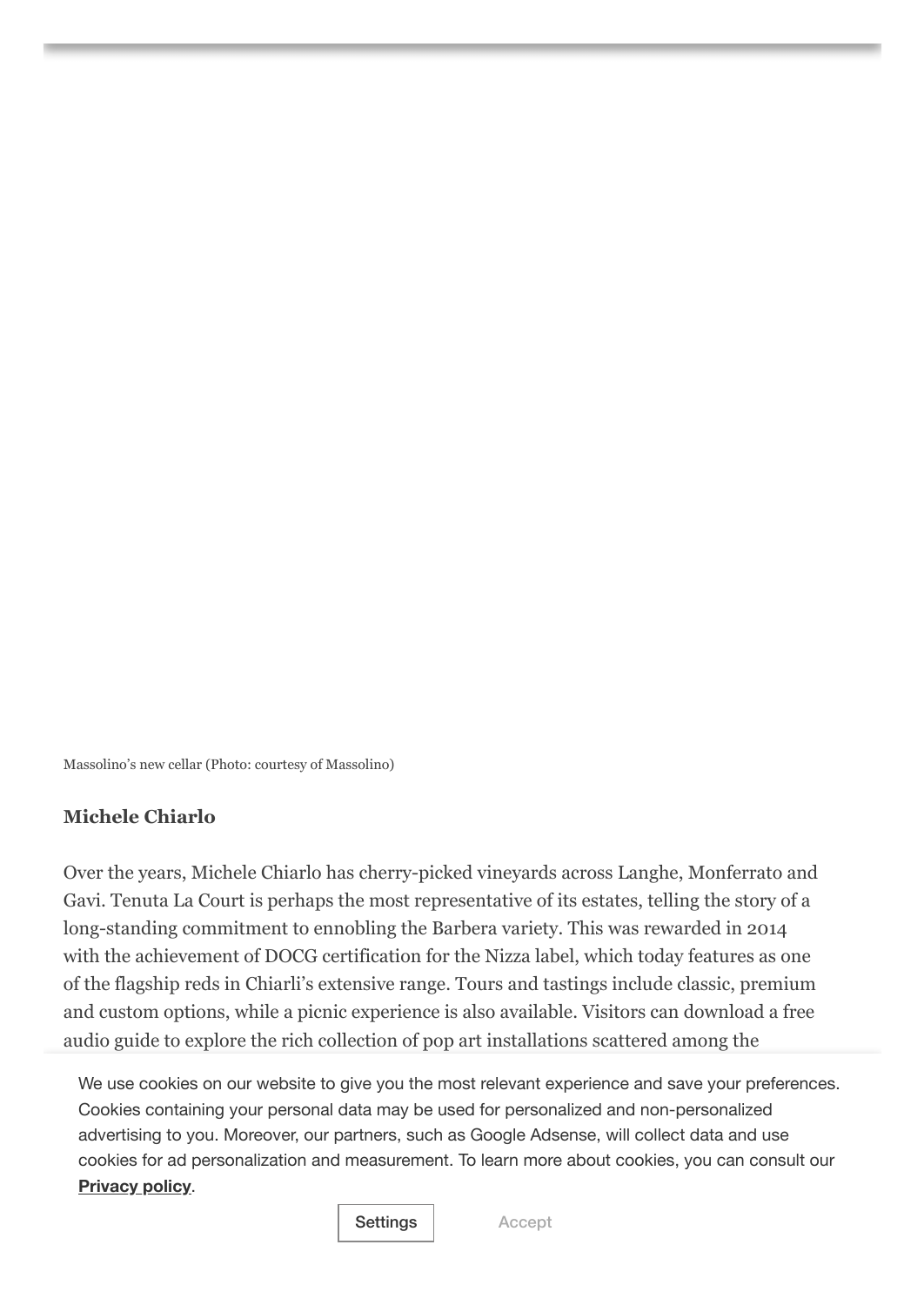Art and vineyards at La Court Estate (Photo: Andrea Pesce, courtesy of Michele Chiarlo)

# **Podere ai Valloni**

Podere ai Valloni is housed in a rural farmstead in northern Piedmont, which was restored along with the adjoining vineyards during the 1980s. It's a certified organic winery capping its production at 10,000 bottles per year, prioritising quality and sustainability over quantity. The wine range features three reds of different structure and complexity, obtained from Nebbiolo blended with other grape varieties. Sitting in between the Sesia Valley and the

We use cookies on our website to give you the most relevant experience and save your preferences. *Str. della Traversagna, 1, 28010 Boca NO* cookies for ad personalization and measurement. To learn more about cookies, you can consult our Cookies containing your personal data may be used for personalized and non-personalized advertising to you. Moreover, our partners, such as Google Adsense, will collect data and use **[Privacy](https://www.travelmag.com/privacy-policy/) policy**.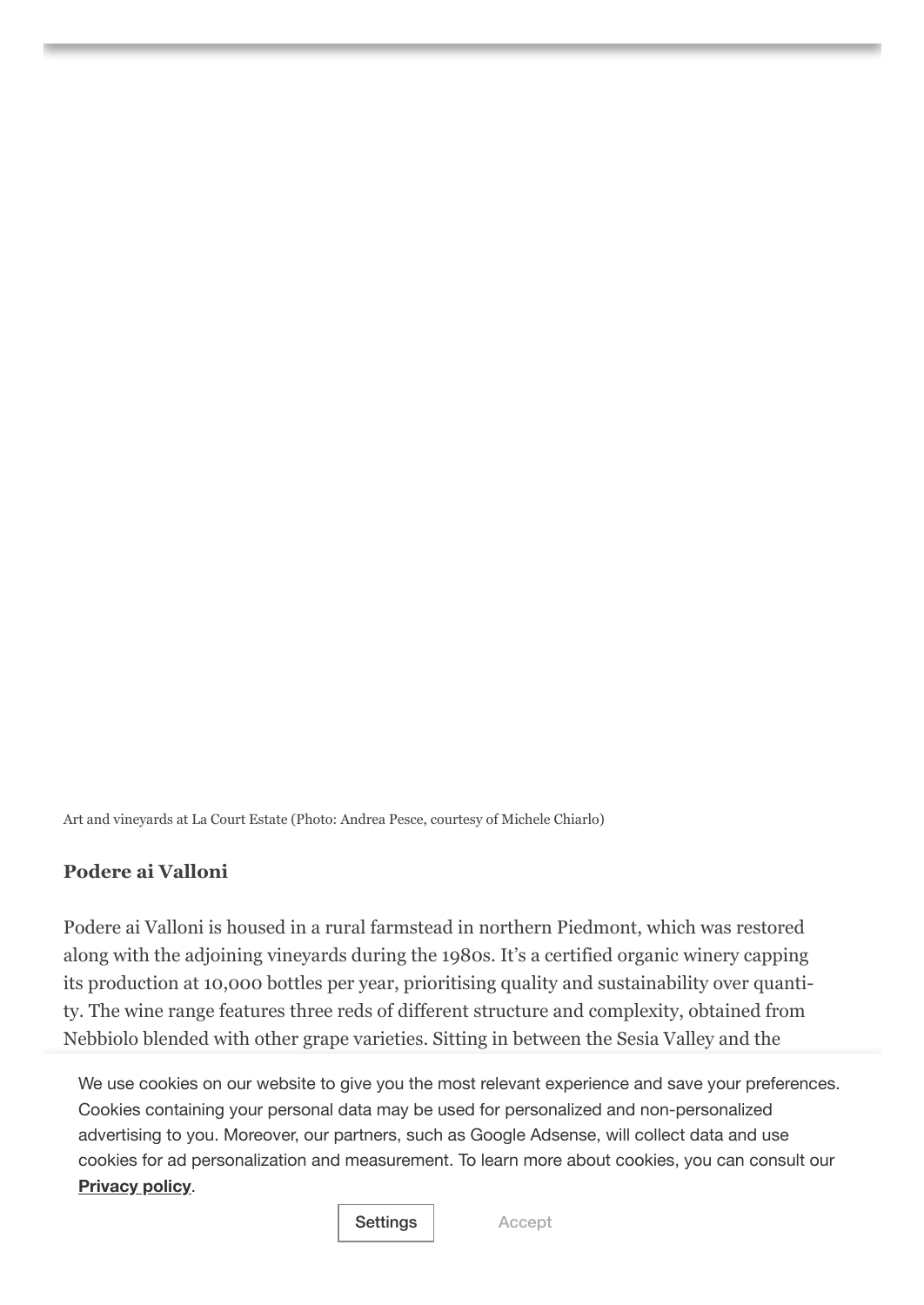A view over Podere ai Valloni (Photo: Andrea Franchino, courtesy of Podere ai Valloni)

# **Paolo Scavino**

Another historic Langhe winery located near Barolo, Paolo Scavino celebrated its hundredth anniversary in 2021. Meticulous care of the vineyards and minimal intervention are at the core of their winemaking philosophy, which prioritises viticulture over oenology. Their terroirs amount to 30 hectares of land scattered across the region, each expressing its specific character. Elegance and complexity are recurring features in their wines – an extensive range dominated by Barolo varieties. Visits are available by appointment only.

*Via Alba Barolo, 157, 12060 Castiglione Falletto CN* We use cookies on our website to give you the most relevant experience and save your preferences. Cookies containing your personal data may be used for personalized and non-personalized advertising to you. Moreover, our partners, such as Google Adsense, will collect data and use cookies for ad personalization and measurement. To learn more about cookies, you can consult our **[Privacy](https://www.travelmag.com/privacy-policy/) policy**.